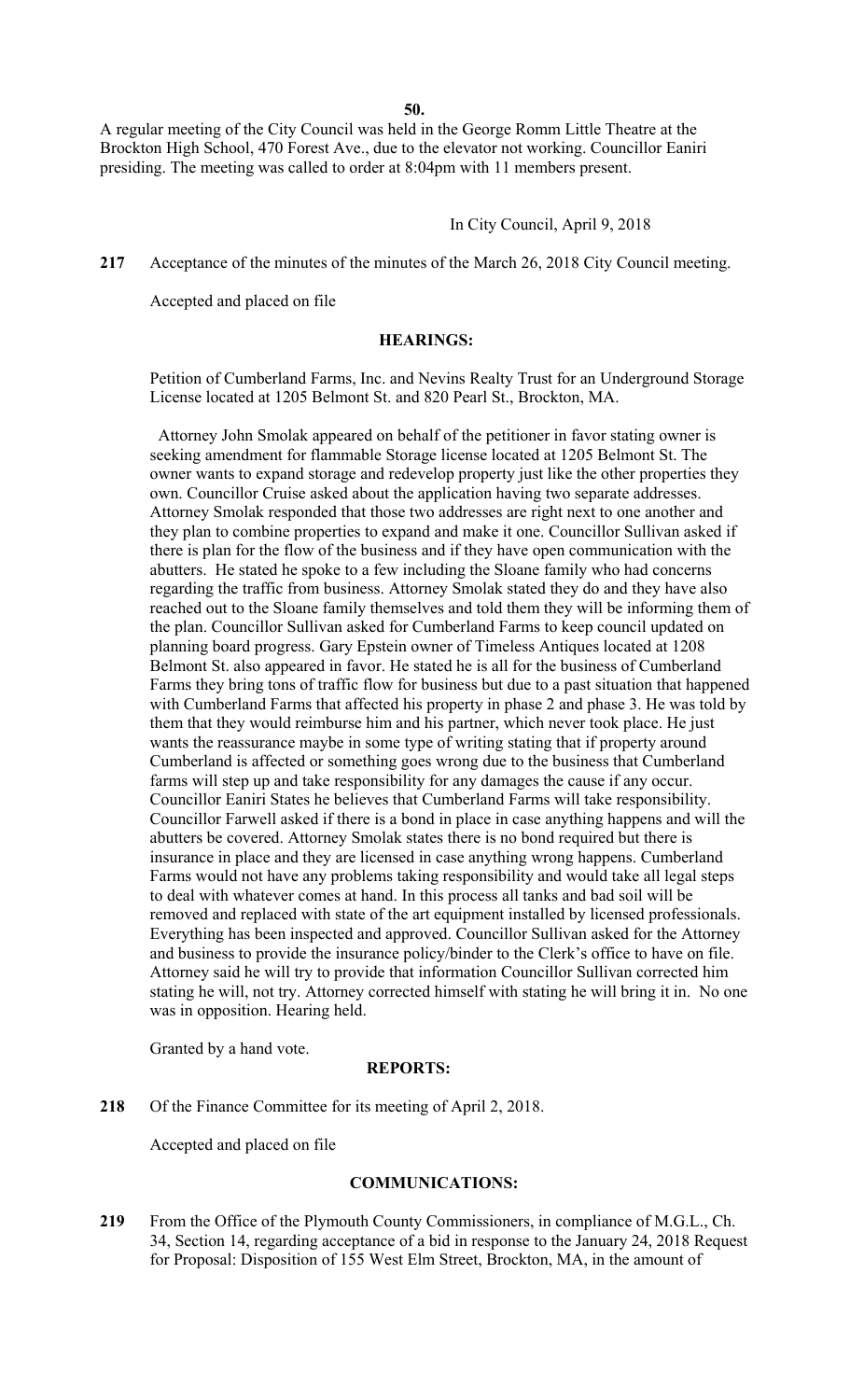### **51. COMMUNICATIONS (Cont'd)**

\$700,000 with the intent to enter into a Purchase and Sale Contract with a closing on or about June 28, 2018. The RFP was advertised in the Central Register on January 24, 2018 and was open for all bidders. The purchasing party is the Southern New England Conference Association of Seventh Day Adventists. A public hearing will be scheduled on or about May 1, 2018, a public posting of which will be printed in two separate local newspapers and the County website <www.plymouthcountyma.gov>. Any interested parties may contact Frank Basler, County of Plymouth Administrator at (508) 830-9104 no later than April 15, 2018.

Accepted and placed on file

**220** From the Mayor advising the City Council that, in accordance with the Revised Ordinances of the City of Brockton Ch. 2, Section 2-186, has appointed Sean Murphy to the position of Assistant City Solicitor-Part Time for a three year term effective February 26, 2018.

Accepted and placed on file

**221** From the Mayor requesting and strongly urging the city council to approve the proposed amendment to the current Water Purchase Agreement between the city and Aquaria, L.L.C. In order to take effect, this proposed amendment will also require the approval of the water commission, and he has requested that approval.

Accepted and placed on file

**222** From the CFO in accordance with Section 5 of Chapter 324 of the Acts of 1990, certifying the proposed amendment to the current Water Purchase Agreement between the city and Aquaria, L.L.C.

Accepted and placed on file

**223** From the DPW Commissioner requesting that the City Council transfer \$30,000 into Highway Overtime (in order to cover the projected overtime expenses and emergencies for the remainder of the year).

Accepted and placed on file

**224** From the Mayor in accordance with M.G.L., Chapter 44, I hereby recommend that the City Council authorize the appropriation of \$30,000 from Department of Public Works-Highway Division- Purchase of Services to Department of Public Works- Highway Division-Overtime. (In order to cover the projected overtime expenses and emergencies for the remainder of the year).

Accepted and placed on file

**225** From the CFO in accordance with Section 5 of Chapter 324 of the Acts of 1990, certifying the total proposed appropriation of \$30,000 from Department of Public Works-Highway Division- Purchase of Services to Department of Public Works- Highway Division-Overtime.

Accepted and placed on file

**226** From the Mayor in accordance with M.G.L., Ch. 44, recommending that the City Council authorize the acceptance and appropriation of the total grant in the amount of \$526,000 from Commonwealth of Massachusetts Doer Green Community Program Grant to City of Brockton Public Building Lighting Improvement Upgrade Projects. He further recommends that the City Council authorize the application of all utility incentives to the project, in the anticipated amount of \$188,965, in order to help pay further total project costs, which are expected to be \$705,849. This project will apply grant funds and utility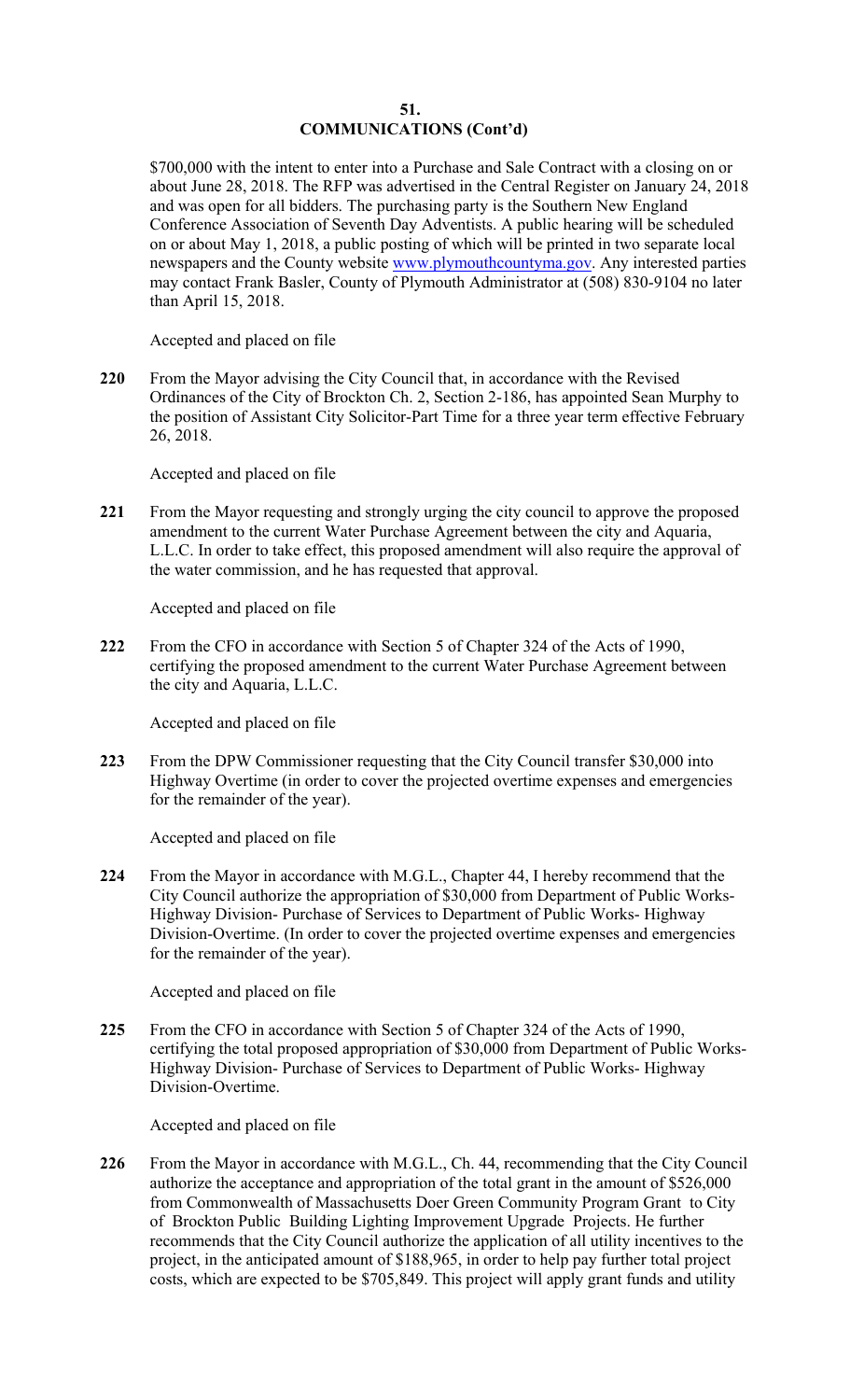### **52. COMMUNICATIONS (Cont'd)**

incentives to reduce energy consumption and lighting costs in ten city public Schools. These schools, in order of anticipated savings/costs, are: Brockton High School, North Middle School, Downey School, East Middle School, Ashfield School, Hancock School, Kennedy School, Gilmore School, Huntington School, and Keith School. As he indicated, the anticipated project costs total \$705,849, to be financed by part of the grant award at \$516,884, and the utility incentives at \$188,965. The remaining portion of the grant in the amount of \$9,116 is reserved for contingencies. The total of anticipated project savings in electricity costs is \$55,490. The project will be performed by Guardian Energy Management Solutions. He is also requesting it be adopted under suspension of the rules, in order to initiate this project during school vacation.

Accepted and placed on file

**227** From the CFO in accordance with Section 5 of Chapter 324 of the Acts of 1990, certifying the appropriation of \$526,000 from Commonwealth of Massachusetts Doer Green Community Program Grant to City of Brockton Public Building Lighting Improvement Upgrade Projects, along with the proposed authorization to apply all utility incentives in the project to its costs.

Accepted and placed on file

**228** From the Chief of The Brockton Fire Department requesting the acceptance of a donation of \$300 from Harbor One Bank to City of Brockton-Fire Department. The funds are to use in the areas of youth, education, and prevention by the Fire Education Officer to assist in delivering the message of Fire Safety to the students of Brockton.

Accepted and placed on file

**229** From the Mayor in accordance with M.G. L., Ch. 44, recommending that the City Council authorize the acceptance of the donation of \$300 from Harbor One Bank to City of Brockton-Fire Department. The fire department intends to use funds in the areas of youth, education, and prevention

Accepted and placed on file

- **230** From the CFO in accordance with Section 5 of Ch. 324 of the Acts of 1990, certifying the proposed donation of \$300 from Harbor One Bank to City of Brockton-Fire Department.
- **231** From the Superintendent of Parks requesting the acceptance and expenditure of the appropriation from the Commonwealth of Massachusetts of \$100,000 for improvements to Hancock Playground.

Accepted and placed on file

**232** From the Mayor in accordance with M.G. L., Ch. 44, recommending that the City Council authorize the acceptance and expenditure of the total grant in the amount of \$100,000 from Commonwealth of Massachusetts Department of Conservation and Recreation-Hancock Park Grant to City of Brockton Parks and Recreation-Hancock Park Grant Fund. This funding will be used to make improvements to Hancock Playground. There is no match required.

Accepted and placed on file

**233** From the CFO in accordance with Section 5 of Ch. 324 of the Acts of 1990, certifying the proposed appropriation of \$100,000 from Commonwealth of Massachusetts Department of Conservation and Recreation-Hancock Park Grant to City of Brockton Parks and Recreation-Hancock Park Grant Fund.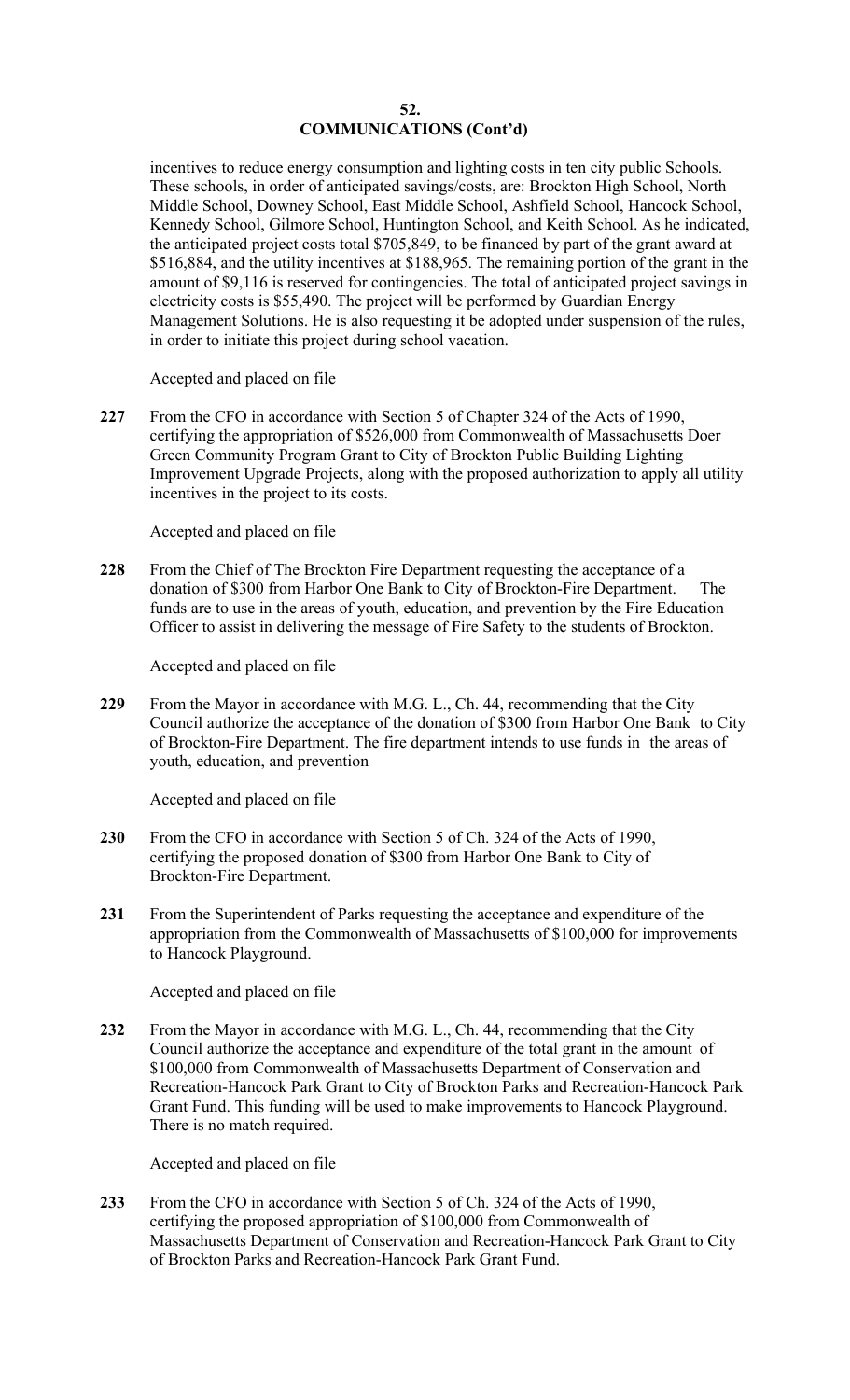### **53. COMMUNICATIONS (Cont'd)**

Accepted and placed on file

**234** From the Library Director requesting the transfer of the \$[6,440.00](https://6,440.00) from the library night Differential to library Overtime( in order to cover unforeseen overtime costs incurred when both library custodians retired with little notice). City hall custodians, working overtime, capably kept the library's three branches clean and in good order as we interviewed and hired two replacements. The process of hiring two custodians took roughly two months.

Accepted and placed on file

**235** From the Mayor in accordance with M.G. L., Ch. 44, recommending that the City Council authorize the acceptance of the appropriation of \$6,440 from Library-Personal Services other then overtime to Library-Personal Services overtime. In order to cover unforeseen overtime costs for the remainder of the fiscal year due to two custodians retiring unexpectedly in August and September of 2017.

Accepted and placed on file

**236** From the CFO in accordance with Section 5 of Ch. 324 of the Acts of 1990, certifying the proposed appropriation of \$6,440 from Library-Personal services other than overtime to Library-Personal Services overtime.

Accepted and placed on file

**237** From the Mayor in accordance with M.G. L., Ch. 44, recommending that the City Council authorize the acceptance of the appropriation of \$2,779,027 from US Department of Housing and Urban Development (HUD) Lead Hazard Control Grant to Lead Hazard Control Grant Fund (VIA The Brockton Redevelopment Authority (BRA). In order to provide the City with financial assistance in lead hazard control. This grant per HUD award is to be administrated by the BRA through its executive Director Robert Jenkins as grant project manager. There is a match required of \$277,903 to be satisfied by CDBG funds through his commitment to HUD by letter, dated 4/2/18.

Accepted and placed on file

**238** From the CFO in accordance with Section 5 of Ch. 324 of the Acts of 1990, certifying the proposed appropriation of \$2,779,027 from US Department of Housing and Urban Development (HUD) Lead Hazard Control Grant to Lead Hazard Control Grant Fund (VIA The Brockton Redevelopment Authority (BRA). This grant is to be administrated by the Brockton Redevelopment Authority with Executive Director Robert Jenkins as project manager, per the HUD award. The match of \$277,903 has been committed by the Mayor from CDBG funds.

Accepted and placed on file

# **UNFINISHED BUSINESS:**

**81** An Ordinance Amending Article II, Section 25 of the Revised Ordinances of the City of Brockton. Be it ordained by the City Council of the City of Brockton, that Section 2-25 of the City Ordinances be revised as follows: Sec. 2-25. - Regular meetings. Revised. (FAVORABLE) (IN CITY COUNCIL MARCH 26, 2018, PASSED TO A THIRD READING, BY A HAND VOTE).

Ordained by a roll call vote taken by "yeas" and "nays"; eleven members present and all voting in the affirmative. Councillor Sullivan motioned to file for reconsideration with the wish that it not prevail and was properly seconded. Reconsideration failed by a hand vote.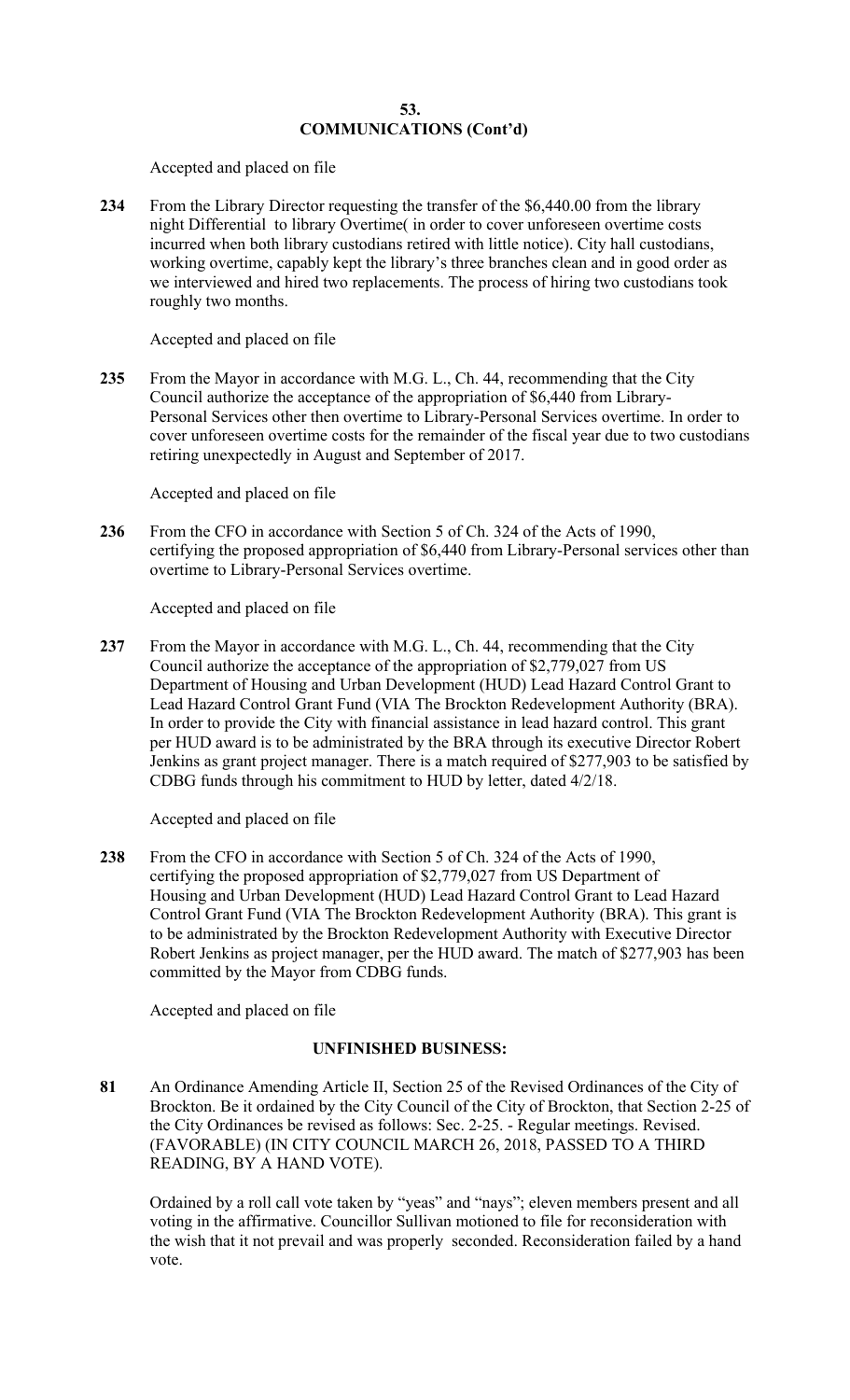# **54. UNFINISHED BUSINESS (Cont'd)**

**93** An Ordinance Amending Chapter 17, Article IV, Division 2, Historical District Commission and Division 3, Certificates of Appropriateness Nonapplicability, or Hardship. (FAVORABLE) (IN CITY COUNCIL MARCH 26, 2018, PASSED TO A THIRD READING, BY A HAND VOTE).

 voting in the affirmative. Ordained by a roll call vote taken by "yeas" and "nays"; eleven members present and all

**211** Order: Acceptance of M.G.L Chapter 64N, Section 3 Local Option Tax Of Marijuana Products be it ordered by the City Council of the City of Brockton to accept the provisions of Section 3 of Chapter 64N of the General Laws, empowering the City of Brockton to implement a three (3%) tax upon the sale or transfer of marijuana or marijuana products by a marijuana retailer operating within the City of Brockton. (FAVORABLE)

 voting in the affirmative. Adopted by a roll call vote taken by "yeas" and "nays"; eleven members present and all

**214** Appropriation of the total donation in the amount of [\\$2.090.00](https://2.090.00) From: Campello Business Association To: City of Brockton-Police Department-SRT Unit. (FAVORABLE)

 voting in the affirmative. Adopted by a roll call vote taken by "yeas" and "nays"; eleven members present and all

**215** Ordered: That the common necessary and convenience of the inhabitants of the City of Brockton require the laying out and acceptance of an Easement Deed from Stergio M. Dalkouras for the benefit of the City of Brockton for high way purposes only.(for the purpose of accessing Lot 1, Lot 2, Lot 3 and Lot 4) (Linwood St.) (FAVORABLE)

 voting in the affirmative. Adopted by a roll call vote taken by "yeas" and "nays"; eleven members present and all

**216** Order: Moratorium to prohibit retail stores from operating, and preventing any business license to issue in the City of Brockton relative to the sale of recreational marijuana. (FAVORABLE AS AMENDED)

Amendment carried by a hand vote. Adopted, as amended, by a roll call vote taken by "yeas" and "nays"; eleven members present and all voting in the affirmative.

### **ORDERS:**

**239** Ordered: Notwithstanding any other authorization, the City Auditor shall not authorize payment of any funds from an appropriation for the Commission On Women's Issues or the Commission On Diversity unless the members of the respective commissions have voted approval to expend funds and have transmitted notice of their vote to the Auditor.

Referred to Finance

**240** Ordered: That the common necessity and convenience of the inhabitants of the City of Brockton require the laying out and acceptance of Amark Road, extending from North Cary Street, Southerly and easterly, to Upton Street/Dagmar Drive, a distance of about 1,196 feet, and for that purpose it is necessary to take an easement for Highway Purposes and lay out as a public street or way.

Referred to Finance and Planning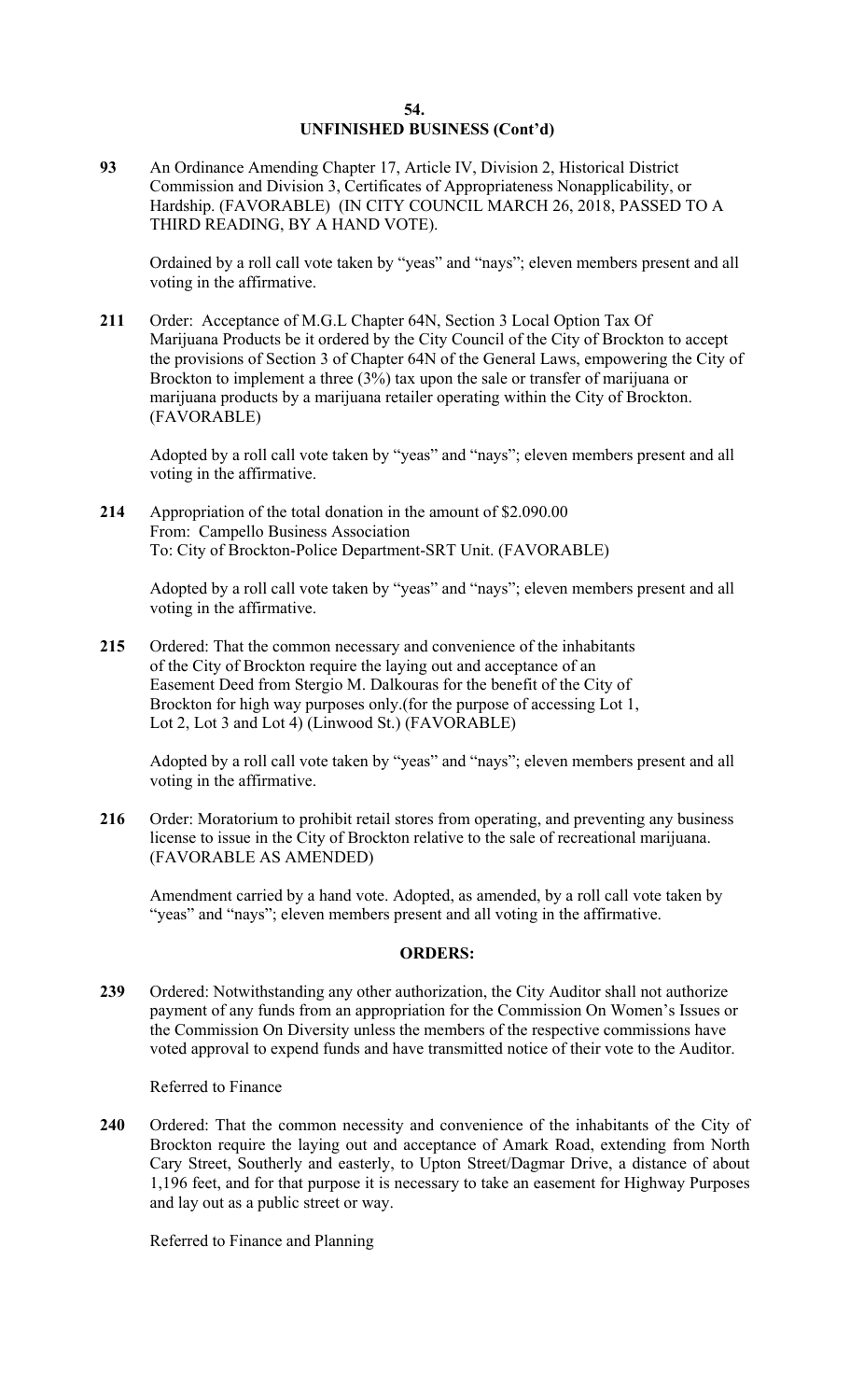# **ORDERS (Cont'd) 55.**

**241** Ordered: That the common necessity and convenience of the inhabitants of the City of Brockton require the laying out and acceptance of Cynthia Drive, extending from North Cary Street, easterly, to Amark Road, a distance of about 570 feet, and for that purpose it is necessary to take an easement for Highway Purposes and lay out as a public street or way.

Referred to Finance and Planning

242 **242** Ordered: That the common necessity and convenience of the inhabitants of the City of Brockton require the laying out and acceptance of Downey Road, extending from Dixon Road to Dixon Road, a distance of about [1,477.13](https://1,477.13) feet, and for that purpose it is necessary to take an easement for Highway Purposes and lay out as a public street or way.

Referred to Finance and Planning

**243** Ordered: That the city council approve the proposed amendment to the current Water Purchase Agreement between the city and Aquaria, L.L.C.

Referred to Finance

Councillor Farwell requested they invite a Brockton Resident James Bosco who manages and creates water systems for a living to the Finance Committee meeting to discuss this item. He believes his expertise will help. Councillor Cruise chair of Finance stated he has no problem with that request he just ask that Mr. Bosco bring his resume to see his qualifications.

**244** Ordered: That the following named sum be and the same is hereby accepted as the same was submitted by the Mayor as follows: Donation in the amount of \$300.00 From: Harbor One Bank To: City of Brockton-Fire Department.

Councillor Sullivan motioned to move under suspension of rules and was properly seconded. The motion carried by a hand vote. Adopted by a roll call vote taken by "yeas" and "nays";eleven members present and all voting in the affirmative.

### **245** Appropriation of the total grant in the amount of \$526,000

From: Commonwealth of Massachusetts Doer Green Community Program Grant To: City of Brockton Public Building Lighting Improvement Upgrade Projects. Further, that the City Council authorize the application of all utility incentives to the project, in the anticipated amount of \$188,965.

Councillor Eaniri states that this is the order for the communication in which the Mayor asked if City Council can vote on this tonight. Councillor Cruise motioned to move under suspension of rules to act on it tonight and was properly seconded. The motion carried by a hand vote. Councillor Cruise asked Ken Thompson from the school department to come up and speak on the grant. Mr. Thompson explained the process of the project expressing his hopes that they will do it next year, and include more schools in the project. He explained that the project will take up to four weeks to be completed and this was the reason they were requesting for it to be voted on tonight so they can start the process during school vacation so the schools will be empty to work on.

Adopted by a roll call vote taken by "yeas" and "nays"; eleven members present and all voting in the affirmative. Councillor Cruise motioned to file for reconsideration with the wish that it not prevail and was properly seconded. Reconsideration failed by a hand vote.

### **246** Appropriation of \$30,000

From: Department of Public Works-Highway Division- Purchase of Services To: Department of Public Works- Highway Division-Overtime.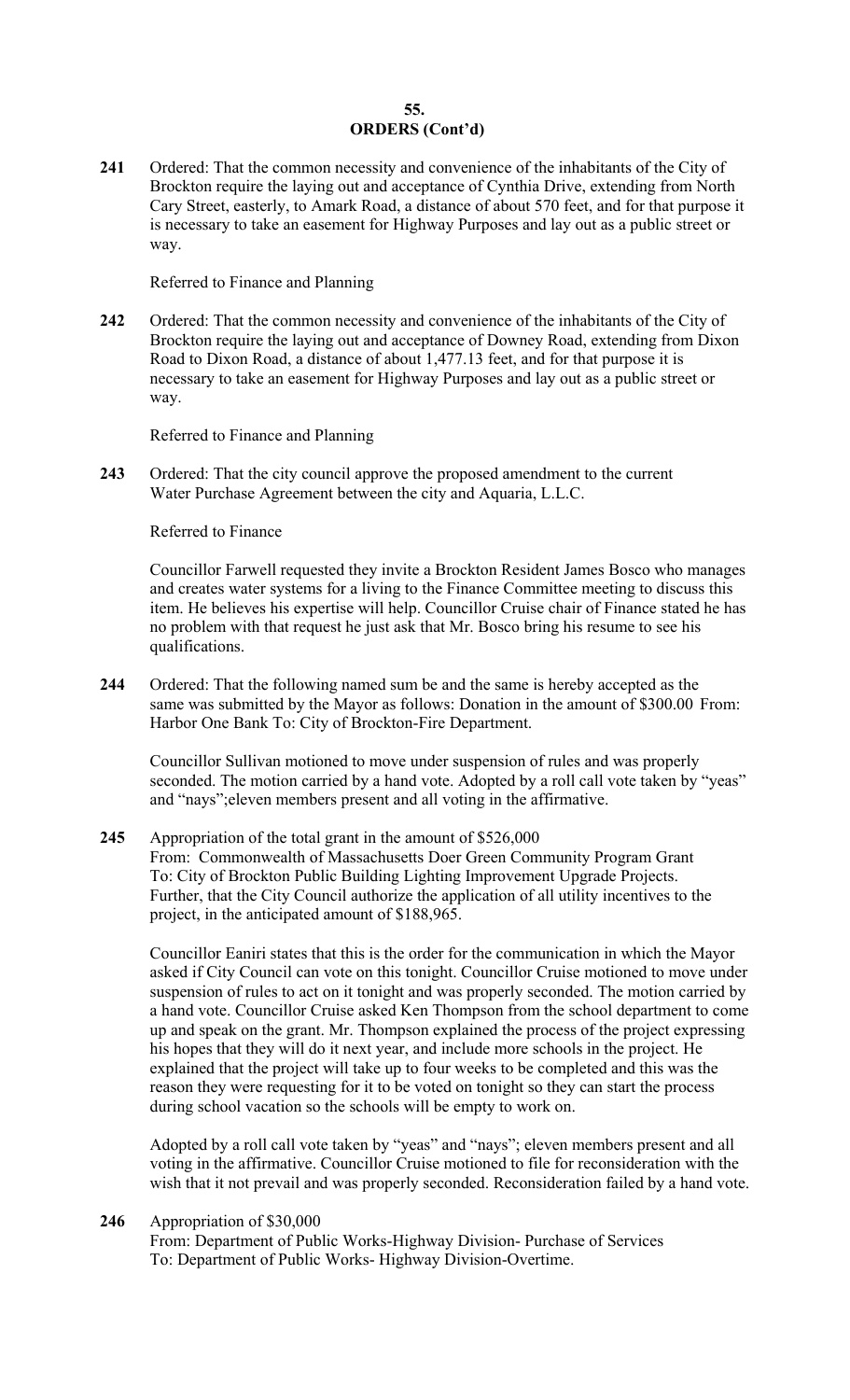Referred to Finance

**247** Appropriation in the amount of \$[100,000.00](https://100,000.00) 

From: Commonwealth of Massachusetts Department of Conservation and Recreation-Hancock Park Grant To: City of Brockton Parks and Recreation-Hancock Park Grant Fund.

Councillor Cruise motion to move under suspension of rules to act on it tonight and was properly seconded. The motion carried by a hand vote. Adopted by a roll call vote taken by "yeas" and "nays"; eleven members present and all voting in the affirmative. Councillor Cruise motioned for reconsideration with the wish that it not prevail and was properly seconded. Reconsideration failed by a hand vote.

Councillor Asack stated she spoke to Susan Cronin and she is absolutely excited and delighted that this project is happening.

 From: Library-Personal Services other then overtime To: Library-Personal Services overtime. **248** Appropriation in the amount of \$6,440

> Councillor Farwell motioned to move under suspension of rules and was properly seconded. The motion carried by a hand vote. Adopted by a roll call vote taken by "yeas "and "nays"; eleven members present and all voting in the affirmative.

**249** Appropriation in the amount of \$2,779,027 From: US Department of Housing and Urban Development (HUD) Lead Hazard Control Grant To: Lead Hazard Control Grant Fund (VIA The Brockton Redevelopment Authority (BRA).

Referred to Finance

Councillor Eaniri reminds everyone this coming Monday is in a holiday and the City Hall will be closed. The Finance meeting will be held on Tuesday April 17, 2018 at 7PM. He also wanted to mention to the Councillors about informing the Clerk's office regarding the items they choose to sponsor to avoid late files.

Councillor Asack asked for a moment of personal privilege to congratulate Brockton High School Wind ensemble and Jazz band who competed in Washington DC and won 1<sup>st</sup> place of superior rating as well as other honors. We are proud of them and wish them the best. They are true Champions. This Wednesday April 11, 2018 we will be holding Operation Safe Streets at the Arnone School located at 135 Belmont St. This takes place for the citizens to speak directly with law enforcement. Representatives from the DA's Plymouth County, Brockton Police Department, Mass. state police and U.S Attorney's office. We have been doing these meetings monthly but the last few had a low turnout hoping that this Wednesday people come out, be involved and ask questions. Keep the date Saturday April 21, 2018. It will be the annual Keep Brockton Beautiful Day. Hopefully we get beautiful weather. If you need more information you can go on the City website or call Patrick Sullivan from the Refuse Department(DPW).

The Brockton library will be having lots of fun free things to do with the kids from Councillor Beauregard asked for a moment of personal privilege to mention she attended a Water Commission meeting and the good news we are not in drought. There will be another Water Commission meeting on Thursday April 26, 2018 at 6:30PM at the Angelo School on North Main St. it is a public meeting open to everyone and the discussion will be on the water rates and more. She also mentioned that next week school vacation starts. Tuesday through Saturday at the Main library. They will have things like poetry, cooking